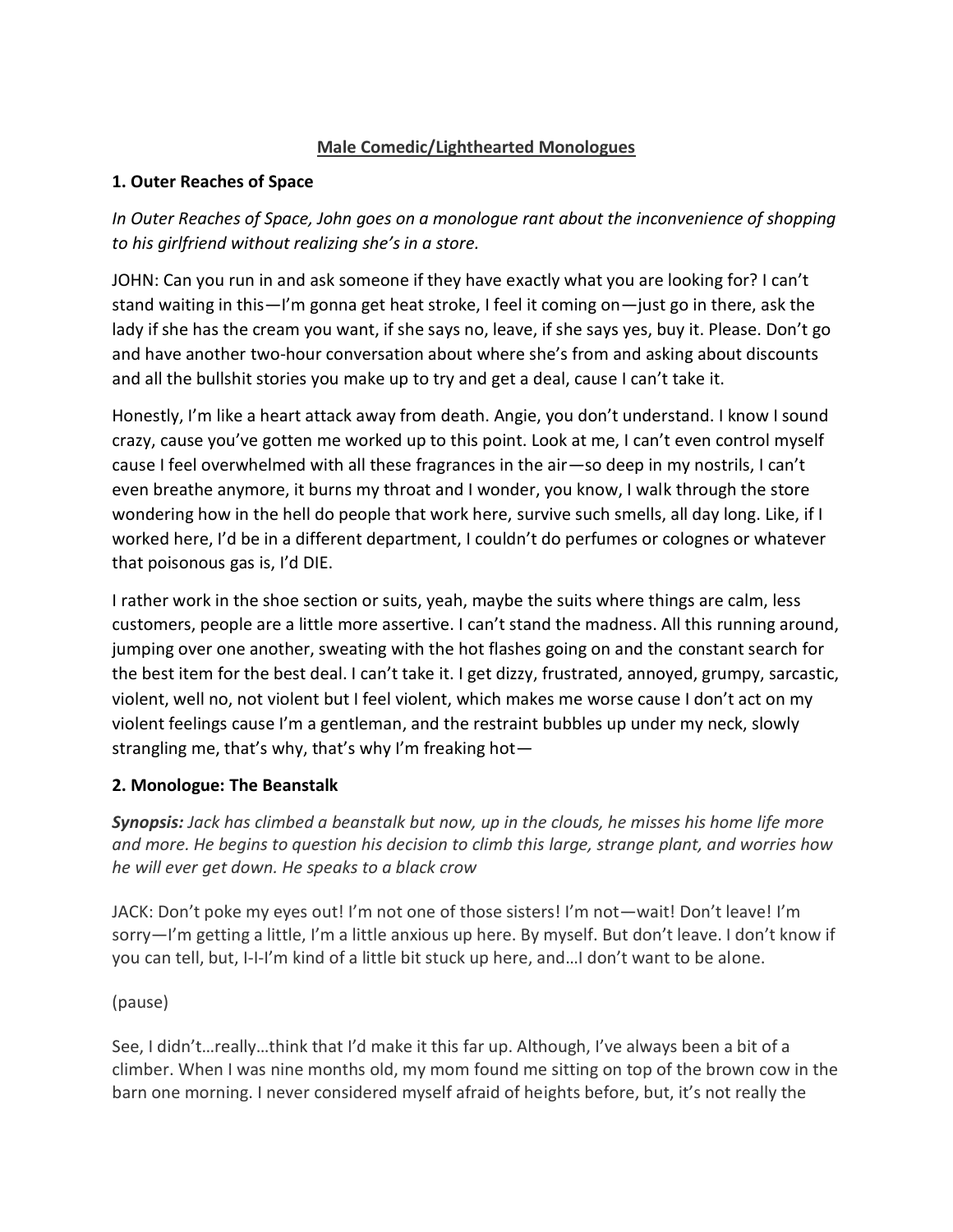climbing up that scares me. It's the getting down, Black Crow…It seemed so easy getting here just put one foot on the branch then another and…Oh, I've tried going down already. I put my foot on a branch, but it's slippery now. See? It's like the sludge at the bottom of the pig trough. And you do not want be climbing down from the clouds on pig sludge! I'd fly off and land down there in a broken bone pile. And, then everyone would just say, "Well, that's Jack. He doesn't know how to climb down, poor slow boy."

(pause)

And I guess they'd be right.

# **3. The 26 Year Old Bar Mitzvah Boy**

No, no. I'm not here to propose marriage to you again. You said no and I can respect that decision. And I'm still fine with us seeing other people like you suggested. Not here to like, win you back. It's totally cool.

But I've been thinking a lot about what you said that night. That I'm not ready, that I need to grow up, that I'm not a man, and you want a man. I've been thinking about it and I wanted you to know, I think I figured out how to fix that, uh, issue.

My bar-mitzvah - my transformation from boy to man at the age of 13. I don't think I got it right. I remember stuttering when I read the Shama. And my chanting, especially during the Haftorah, as I recall my bubbie telling me, it was a little off-key. So I'm thinking, maybe, due to that, I didn't enter manhood properly. Or perhaps I missed the entrance altogether. Or perhaps God locked the entrance, because he couldn't understand the torah portion through my heavy lisp.

Anyway, since then I've really grown up a lot. I mean, according to you, not into a real man, but... I mean, I don't stutter, I don't lisp, granted I still sing off-key, but...and then it hit me. This is genius. Brace yourself. Seriously, hold onto the door frame or something: What if I got bar mitzvahed again? What if I got re-bar mitzvahed? I could nail it this time. Just knock that barmitzvah out of the synagogue.

So I've been studying Hebrew. Went to a Rabbi these last six weeks. Been training intensely. I mean, Karate Kid training. Not just reading the Torah, but wax-on wax-off stuff like going to Saturday services, making Gefilte fish from scratch, learning to drive a hard bargain at the grocery. I even went back to Hebrew school and stood up to the current bully there. Granted the kid was like 4'11'', but my heart was still pounding like crazy.

And after all that, I can feel it, I'm ready. Ready for man-land. Ready to pay a mortgage and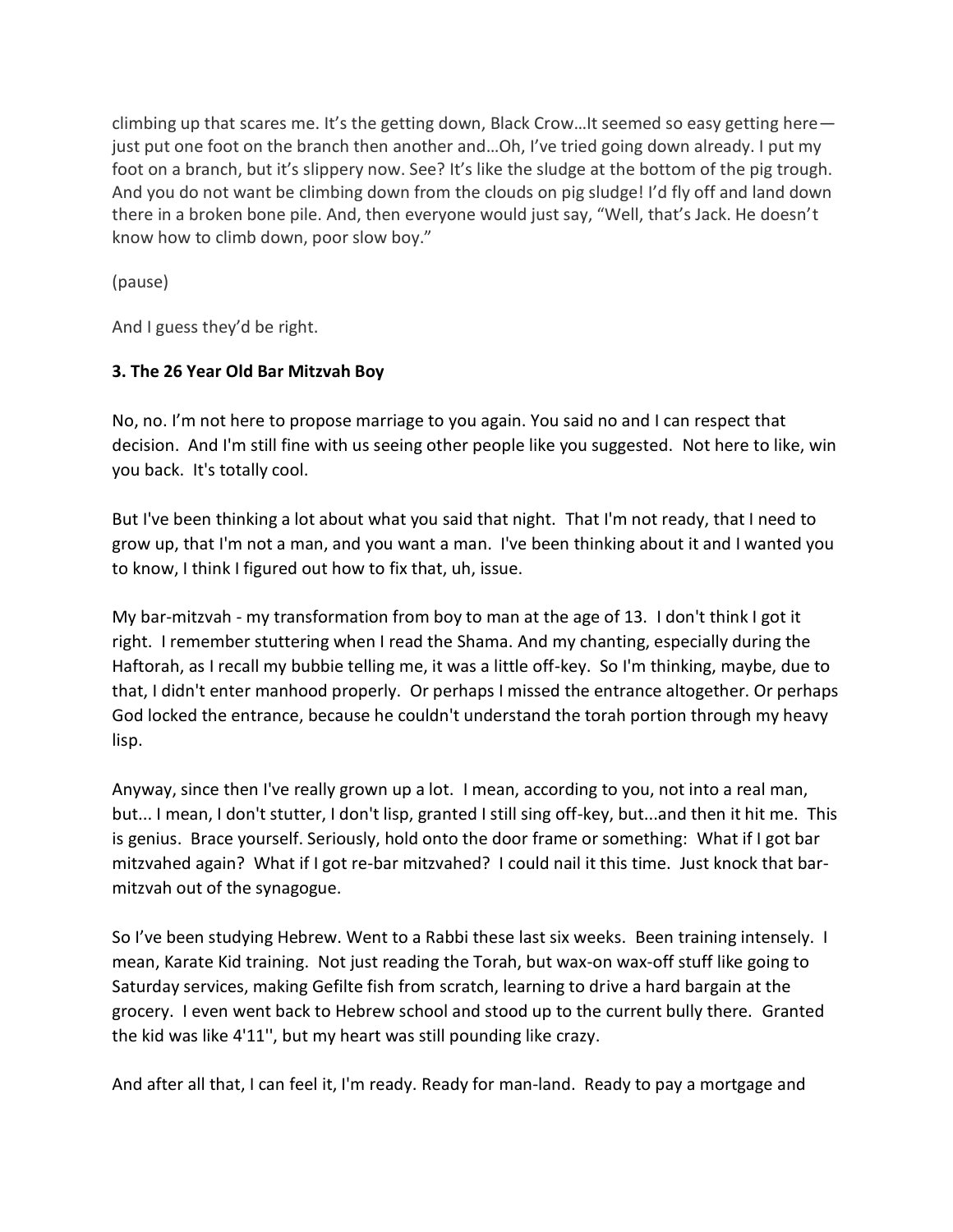take out a 401k and sell insurance or cars or be a banker or something. And like, father some kids. I am charged. I am pumped. And tomorrow is my big day. Tomorrow, thirteen years after my first bar-mitzvah I am going to do it again – and it is going to rock!

## **4. "Road to Ruin; Paved with Kittens"**

Althea, that was my last girlfriend … she and I were so happy until that darned kitty entered our lives …

Yes, Althea and I were so very happy in our little fourth floor walkup on the lower east side. We didn't have much but we had each other. Music was important to Althea and I, so we saved up for months and bought a baby grand piano. Who needs other furniture when you have music! Our evenings were filled with the sweet sounds of ebony, ivory and love making. We were so happy.

Until one day Althea rescued a little kitty cat from the streets. It was a mangy, skinny little thing. The cat, not Althea! Althea would feed it heavy cream. Caring for the kitty made Althea happy, and I liked to see her happy.

But a weird feeling started creeping into my soul. I guess you could call it jealousy. But what kind of idiot is jealous of a cat? Haha.

I tried to push the feelings away. But one night, as Althea lay there caressing the kitty I found myself thinking "When was the last time she rubbed my belly like that?"

That night I couldn't sleep. I go into the living room and there's the kitty. Laying atop our beautiful baby grand piano, licking its privates. The kitty looks up, stares at me from across the room. A mocking look on its little kitty face. The look flips a switch inside me.

I say to the kitty. "You little freeloader. What do you contribute to this household, huh?" I grab the kitty by the scruff of the neck "Tell me, what do you contribute?" At that moment, I see reflected in the window, Althea standing behind me. I release the kitty from my grip. "Jim, what are you doing?"

"Nothing Althea. I'm just explaining to the kitty the hierarchy of our relationship within this household, but Althea there is something I want to say to you. The way you rub that kitten's belly. It's been years since you rubbed my belly that way."

She looks at me in a way I still can't understand and she says "Jim, you're a man in your thirties, not a cat. And I've never rubbed your belly like that"

And I say, "Well, maybe I want you to rub my belly like that! Maybe that is what I need, Althea, from our relationship! I want you to prove how much you love me now. Rub my belly. Rub it!"

And that is why we are no longer together.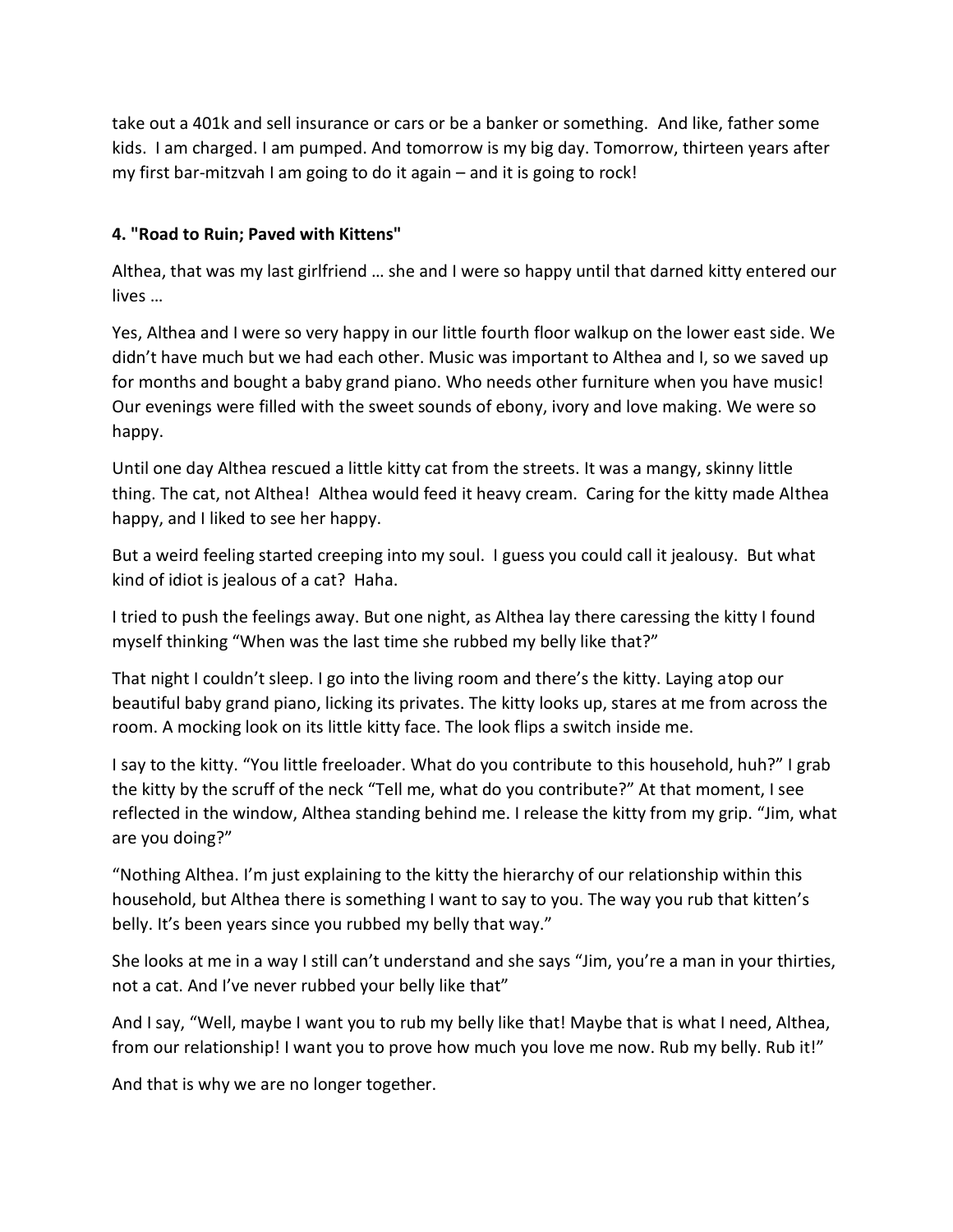#### **5. Full House, Jesse Ketsopolis**

*Synopsis: Significant other is coming home late from work and stay at home dad delivers this monologue to them.*

Give me a break… Don't "huh" me! You waltz in here 25 minutes late and expect sympathy? Huh!

I have CLEANED the house, and washed all of YOUR clothes, and ran a daycare center for socially deviant munchkins, and missed Oprah! Ran this one to a ballet lesson, this one to the dentist no cavities thank you very much! Do you realize that I have slaved over a hot stove so you could have a hot meal when you come home HAH HMM HMM HMM! Sorry! HAH! Sorry! Sorry does not change the fact that my chicken tetrezini is ruined! RUINED! It's all dried out! But do you have the common courtesy to call me and tell me that you will be 25 minutes late? NO! Well, I am not an animal… Oh my God, what's happening to me?

Oh my God, I's turning into June Cleaver…

### **6. Love and Death**

#### *He is dead and talking to audience…*

Wheat. I'm dead, they're talking about wheat. The question is: have I learned anything about life. Only that human beings are divided into mind and body. The mind embraces all the nobler aspirations, like poetry and philosophy, but the body has all the fun. The important thing, I think, is not to be bitter. You know, if it turns about that there is a god, I don't think that he is evil, I think that the worse thing you could say about him is that he is, basically, an underachiever. After all, there are worse things in life than death. If you've ever spent an evening with an insurance salesman, you know exactly what I mean. The key is, to not think of death as an end, but as more of a very effective way to cut down on your expenses. Regarding love, heh, what can you say? It's not the quantity of your sexual relations that count. It's the quality. On the other hand, if the quantity drops below once every eight months, I would definitely look into it. Well, that's about it for me folks. Goodbye.

### **7. "I would like to say something your honor…" – Leo Bloom from 'The Producers'**

"I would like to say something your honor, not on my behalf, but in reference to my partner, Mr. Bialystock….your honor, ladies and gentlemen of the jury, Max Bialystock is the most selfish man I ever met in my life…Not only is he liar, and a cheat and a scoundrel, and a crook, who has taken money from little old ladies, he has also talked people into doing things, especially me, that they would never in a thousand years had dreamed of doing. But, your honor, as I understand it the law was created to protect people from being wronged. Your honor, whom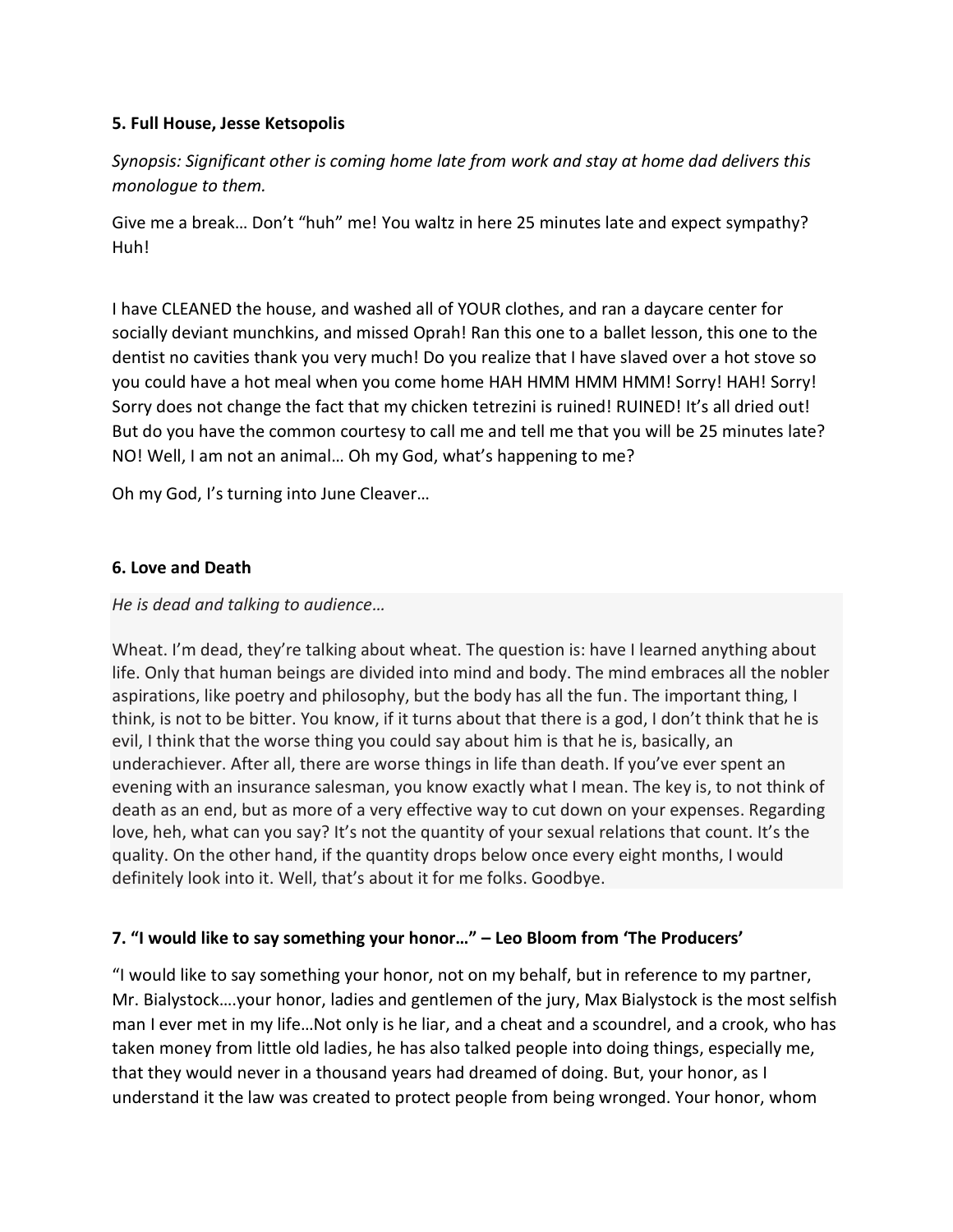has Max Bialystock wronged? I mean, whom has he really hurt? Not me. Not me. I was…. this man…. no one ever called me Leo before. I mean, I know it's not a big legal point, but even in kindergarten they used to call me Bloom. I never sang a song before. I mean with someone else, I never sang a song with someone else before. This man…. this man… this is a wonderful man. He made me what I am today…he did. And what of the dear ladies? What would their lives have been without Max Bialystock? Max Bialystock, who made them feel young, and attractive, and wanted again. That's all I have to say."

### **8. "I think lunchtime is about the worst time of day for me." – Charlie Brown from 'You're A Good Man, Charlie Brown'**

## *Synopsis: Poor Charlie Brown! Nothing can ever seem to go right. In this scene, a melancholy Charlie discusses why lunchtime is his least favorite part of the day.*

"I think lunchtime is about the worst time of day for me. Always having to sit here alone. Of course, sometimes, mornings aren't so pleasant either. Waking up and wondering if anyone would really miss me if I never got out of bed. Then there's the night, too. Lying there and thinking about all the stupid things I've done during the day. And all those hours in between when I do all those stupid things. Well, lunchtime is among the worst times of the day for me. Well, I guess I'd better see what I've got. Peanut butter. Some psychiatrists say that people who eat peanut butter sandwiches are lonely... I guess they're right. And when you're really lonely, the peanut butter sticks to the roof of your mouth. There's that cute little red-headed girl eating her lunch over there. I wonder what she would do if I went over and asked her if I could sit and have lunch with her?…She'd probably laugh right in my face…it's hard on a face when it gets laughed in. There's an empty place next to her on the bench. There's no reason why I couldn't just go over and sit there. I could do that right now. All I have to do is stand up…I'm standing up!…I'm sitting down. I'm a coward. I'm so much of a coward, she wouldn't even think of looking at me. She hardly ever does look at me. In fact, I can't remember her ever looking at me. Why shouldn't she look at me? Is there any reason in the world why she shouldn't look at me? Is she so great, and I'm so small, that she can't spare one little moment?…SHE'S LOOKING AT ME!! SHE'S LOOKING AT ME!! (he puts his lunchbag over his head.) …Lunchtime is among the worst times of the day for me. If that little red-headed girl is looking at me with this stupid bag over my head she must think I'm the biggest fool alive. But, if she isn't looking at me, then maybe I could take it off quickly and she'd never notice it. On the other hand…I can't tell if she's looking, until I take it off! Then again, if I never take it off I'll never have to know if she was looking or not. On the other hand…it's very hard to breathe in here. (he removes his sack) Whew! She's not looking at me! I wonder why she never looks at me? Oh well, another lunch hour over with…only 2,863 to go."